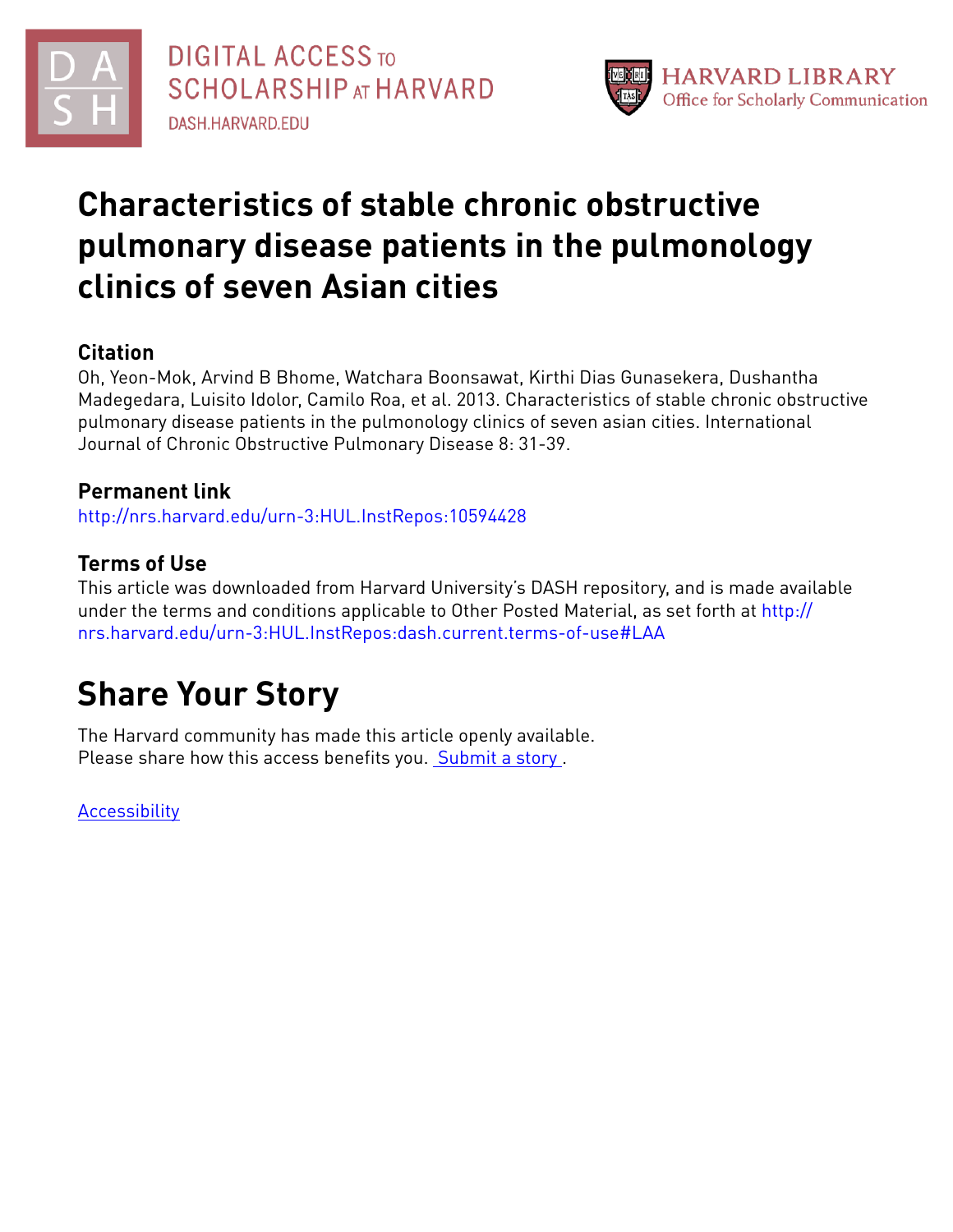#### **a** Open Access Full Text Article

ORIGINAL RESEARCH

# Characteristics of stable chronic obstructive pulmonary disease patients in the pulmonology clinics of seven Asian cities

Number of times this article has been viewed This article was published in the following Dove Press journal: International Journal of COPD 11 January 2013

**Background and objectives:** Chronic obstructive pulmonary disease (COPD) is responsible for significant morbidity and mortality worldwide. We evaluated the characteristics of stable COPD patients in the pulmonology clinics of seven Asian cities and also evaluated whether the exposure to biomass fuels and dusty jobs were related to respiratory symptoms, airflow limitation, and quality of life in the COPD patients.

**Methods:** This cross-sectional observational study recruited 922 COPD patients from seven cities of Asia. The patients underwent spirometry and were administered questionnaires about their exposure to cigarette smoking, biomass fuels, and dusty jobs in addition to respiratory symptoms and health related quality of life.

**Results:** Of the patients, there appeared to be variations from city to city in the history of exposure to biomass fuels and dusty jobs and also in respiratory symptoms of cough, phlegm, wheeze, and dyspnea. These symptoms were more frequent in those COPD patients with a history of exposure to biomass fuels than without and those with a history of exposure to dusty jobs than without  $(P < 0.01$  for all comparisons). Airflow limitation was more severe in those COPD patients with a history of exposure to biomass fuels than without (52.2% predicted versus 55.9% of post-bronchodilator forced expiratory volume in 1 second [FEV<sub>1</sub>],  $P = 0.009$ ); quality of life was poorer in those with exposure to biomass fuels than without (40.4 versus 36.2 of the St George's Respiratory Questionnaire [SGRQ] total score, *P* = 0.001). Airflow limitation was more severe in those COPD patients with a history of exposure to dusty jobs than without (51.2% predicted versus 57.3% of post-bronchodilator  $FEV_1$ ,  $P < 0.001$ ); quality of life was poorer in those with dusty jobs than without  $(41.0 \text{ versus } 34.6 \text{ of } SGRQ \text{ score}, P = 0.006)$ .

**Conclusion:** In Asian cities, the characteristics of COPD patients vary and the history of exposure to biomass fuels or dusty jobs was related to frequency of symptoms, severe airflow limitation, and poor quality of life.

**Keywords:** COPD, Asia, biomass, dust

### **Introduction**

Chronic obstructive pulmonary disease (COPD) is a leading cause of death worldwide.<sup>1</sup> Its high prevalence and associated medical expenses impose large socioeconomic burdens.

This is especially true in Asian cities, due to high rates of smoking, outdoor or indoor air pollution including biomass fuel combustion, and exposure to occupational dusts and noxious gases.<sup>2,3</sup> COPD shows heterogeneous features that are demonstrated with the variability in symptoms, comorbidities, and exacerbations.<sup>4,5</sup> The heterogeneity of COPD may be due to the variations in genetic influences and environmental exposures among which exposures to biomass fuels and dusty jobs were reported to be

Yeon-Mok Oh<sup>1</sup> Arvind B Bhome2 Watchara Boonsawat<sup>3</sup> Kirthi Dias Gunasekera4 Dushantha Madegedara<sup>5</sup> Luisito Idolor6 Camilo Roa<sup>6</sup> Woo Jin Kim<sup>7</sup> Han-Pin Kuo8 Chun-Hua Wang8 Le Thi Tuyet Lan<sup>9</sup> Li-Cher Loh<sup>10</sup> Choo-Khoon Ong<sup>10</sup> Alan Ng11 Masaharu Nishimura<sup>12</sup> Hironi Makita<sup>12</sup> Edwin K Silverman<sup>13</sup> Jae Seung Lee<sup>1</sup> Ting Yang<sup>14</sup> Yingxiang Lin<sup>14</sup> Chen Wang<sup>14</sup> Sang-Do Lee<sup>1</sup>

1 Department of Pulmonary and Critical Care Medicine and Clinical Research Center for Chronic Obstructive Airway Diseases, Asan Medical Center, University of Ulsan College of Medicine, Seoul, Korea; <sup>2</sup>Department of Pulmonary and Critical Care, "Friends of the<br>Breathless" Foundation, Pune, India; <sup>3</sup>Department of Medicine, Khon Kaen University, Khon Kaen, Thailand; 4 Central Chest Clinic, Colombo and National Hospital of Sri Lanka; <sup>5</sup>Respiratory Disease Treatment Unit and Teaching Hospital Kandy, Sri Lanka; 'Section of Respiratory Services and Physical Therapy and Rehabilitation Lung Center of the Philippines, Quezon City, Philippines; 7 Department of Internal Medicine, Kangwon National University, Kang Won, Korea;<br><sup>8</sup>Department of Thoracic Medicine, Chang Gung Memorial Hospital, Taipei, Taiwan; 9 Respiratory Care Center, University Medical Center Ho Chi Minh City, Vietnam; <sup>10</sup>Department of Medicine, Penang Medical College, Penang, Malaysia; <sup>11</sup>Department of Respiratory and Critical Care Medicine, Tan Tock Seng Hospital, Singapore; <sup>12</sup>Division of Respiratory Medicine, Department of Internal Medicine, Hokkaido University Hospital, Sapporo, Japan; 13Channing Laboratory, Brigham and Women's Hospital, Harvard<br>Medical School, Boston, MA, USA; <sup>14</sup>Beijing Institute of Respiratory Medicine, Beijing Chaoyang Hospital, Capital Medical University, Beijing, China

All authors made an equal contribution to this study

Correspondence: Sang-Do Lee Coordination Center, The Asian Network for Obstructive Lung Disease (ANOLD), Division of Pulmonary and Critical Care Medicine, Asan Medical Center, University of Ulsan College of Medicine, 88, Olympic-ro, 43-gil, Songpa-gu, Seoul, Korea Tel +82 2 3010 3140 Fax +82 2 3010 6968 Email [sdlee@amc.seoul.kr](mailto:sdlee@amc.seoul.kr)

© 2013 Oh et al, publisher and licensee Dove Medical Press Ltd. This is an Open Access article which permits unrestricted noncommercial use, provided the original work is properly cited.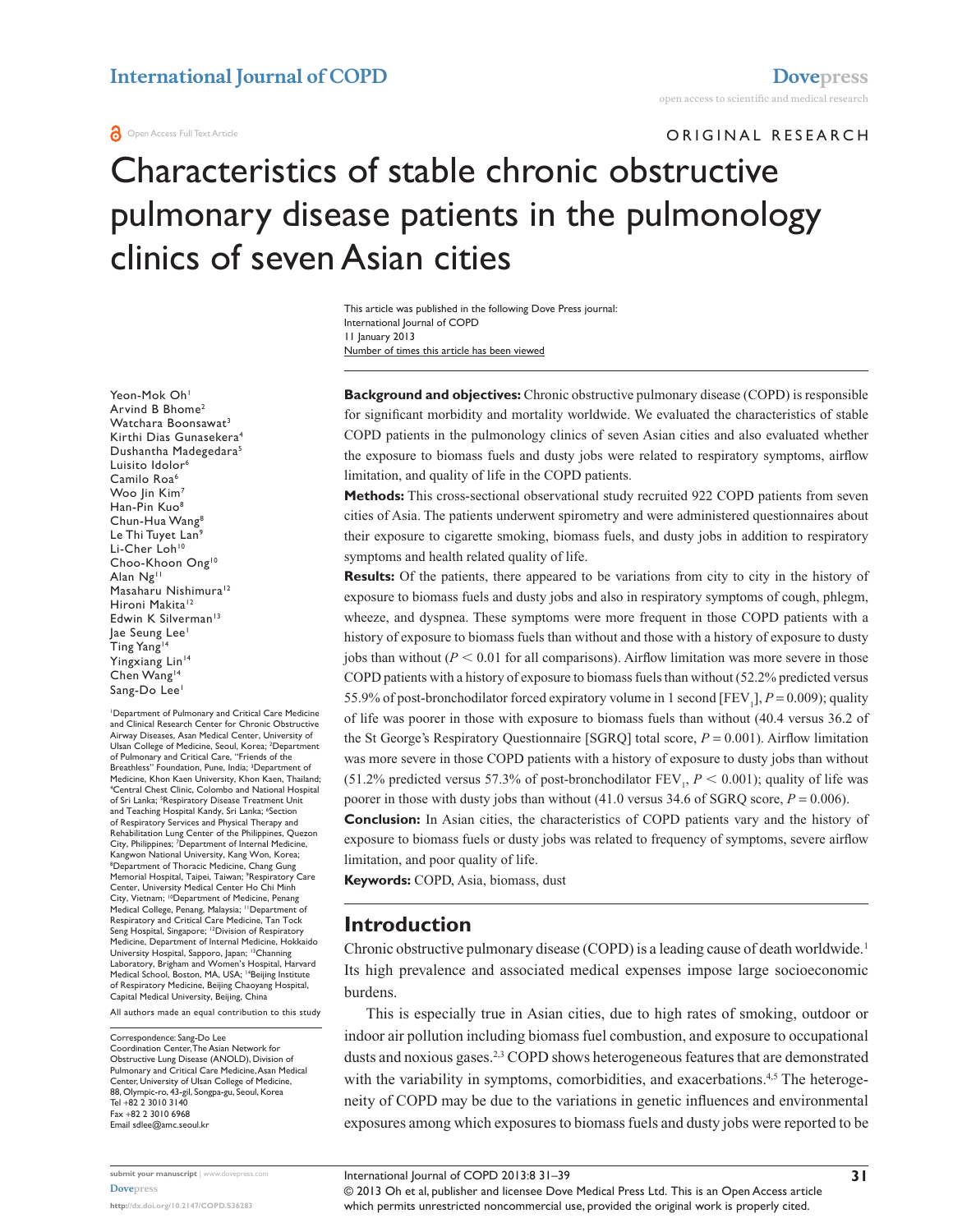related with the development of COPD in Asia.<sup>6,7</sup> Therefore, to assess the heterogeneity of COPD, it would be reasonable to compare the exposure history of biomass fuels and dusty jobs, demographic characteristics, and clinical characteristics of COPD patients from different cities or regions.

The Asian Network for Obstructive Lung Disease  $(ANOLD)<sup>8</sup>$  is a group of collaborative researchers studying the heterogeneous characteristics of Asian COPD patients. We have evaluated the history of exposure to biomass fuels and dusty jobs, respiratory symptoms, health-related quality of life, comorbidities, and respiratory medications in COPD patients from seven cities in Asia. We also examined the relations of respiratory symptoms, severe airflow limitation, and poor quality of life to the exposure to biomass fuels and dusty jobs. We hypothesized that biomass fuel exposure or dusty job exposure would be related to increased risks of respiratory symptoms, severe airflow limitation, and poor quality of life in COPD patients.

# **Methods**

## Study design

This was a cross-sectional observational study involving COPD patients from seven Asian cities. Patients underwent simple chest radiography and pre- and post-bronchodilator spirometry and were administered questionnaires about respiratory symptoms; exposure to tobacco smoking, biomass fuels, and dusty jobs; health-related quality of life; comorbidities; and respiratory medication during a single visit. This study was approved by the Institutional Review Board at every participating center, and all study participants provided written informed consent.

## Study subjects

COPD patients were recruited between September 2009 and September 2010 at the pulmonary clinics in seven Asian cities: Beijing, China; Colombo, Sri Lanka; Penang, Malaysia; Quezon City, Philippines; Sapporo, Japan; Seoul, Korea; and Taipei, Taiwan. The Japanese data were obtained from the Hokkaido COPD study;<sup>9</sup> the Korean data were obtained from a Korean cohort of obstructive lung disease named the KOLD cohort.10 Ten clinics or hospitals in or near Sapporo, eleven in or near Seoul, and only one in other Asian cities participated in the recruitment of patients. The above seven cities were chosen as they were the location of the authors' study group, the Asian Network for Obstructive Lung Disease.

All COPD patients were of Asian ethnicity, aged  $\geq$ 40 years and had post-salbutamol forced expiratory volume in 1 second/forced vital capacity  $(FEV_1/FVC)$  ratio  $< 0.7$ . Smokers were defined as individuals with a history of cigarette smoking for at least 10 pack-years, whereas nonsmokers were defined as individuals with a lifetime history of  $\leq 100$  cigarettes.

Patients were excluded if they had a history of asthma, bronchiectasis, tuberculosis, or other concomitant respiratory diseases. Patients with old healed tuberculosis with sequelae not associated with cavities or destroyed lung, but associated both with the extent of radiological lesion not extending beyond one lobe territory and with the above defining criteria of COPD were included. Patients were also excluded if they were in an exacerbated state but they were allowed to participate one month after an exacerbation. Patients were also excluded if they had a history of prior lung surgery including lung volume reduction, uncontrolled cancer, or radiation therapy to the chest, mediastinum, or breast. Patients who refused salbutamol administration and pregnant women were excluded.

## **Questionnaires**

The standardized questionnaires assessed respiratory history and symptoms, smoking history, family history, healthrelated quality of life, comorbidities, and current respiratory medications. These questionnaires included a modified version of the American Thoracic Society Division of Lung Diseases Respiratory Epidemiology Questionnaire, Charlson comorbidity conditions and the St George's Respiratory Questionnaire (SGRQ). Questionnaires were administered by interviewers.<sup>11-13</sup>

Cigarette smoking was evaluated using the question, "Have you ever smoked cigarettes? (No means less than 100 cigarettes in your life)." Biomass fuel exposure was evaluated using the question, "For cooking and/or heating, have you ever been exposed to biomass fuels such as wood, agricultural crop residues, animal dung, charcoal, and others?" Exposure to a dusty job was evaluated using the question, "Have you ever worked for 1 year or more at any dusty job?" Paternal (or maternal) smoking was evaluated with the question, "Was your father (or mother) ever a cigarette smoker?"

Cough was evaluated using the question, "Do you usually have a cough? (excluding clearing of the throat)," and phlegm was evaluated with the question, "Do you usually bring up phlegm from your chest?" Chronic bronchitis was defined as both cough and phlegm for over 3 consecutive months for a period of more than 2 years.14 Wheeze was evaluated with the question, "Have you ever had wheezing or whistling in your chest?" Dyspnea was evaluated using the modified Medical Research Council Dyspnea grade.15

**32**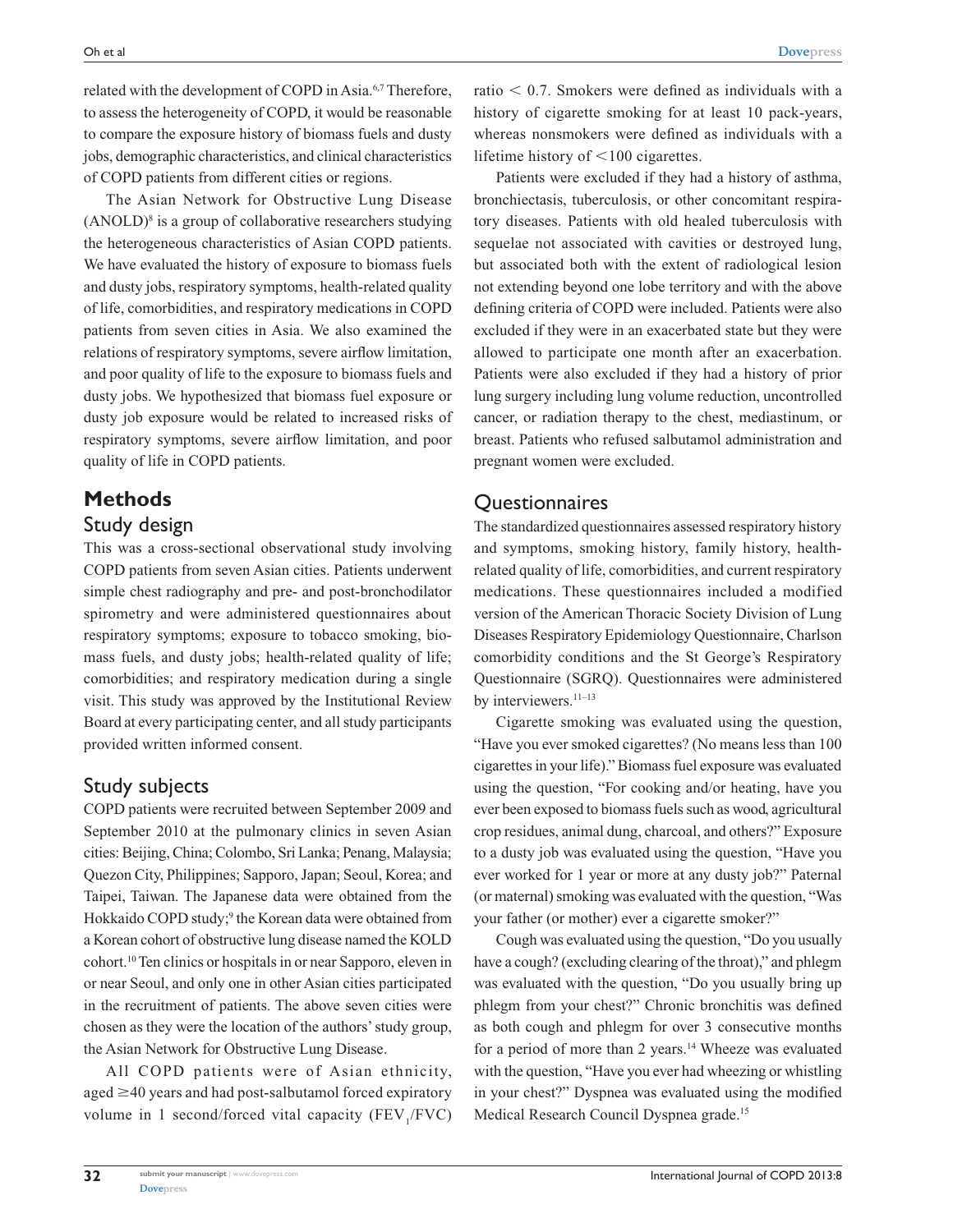Current medications were evaluated using the question, "At present, do you use medications to treat your breathing problems?" If the subject answered yes, he or she was asked to choose specific medication(s).

### Spirometry and body mass index

Spirometry was performed as proposed by the American Thoracic Society/European Respiratory Society (ATS/ ERS) Task Force.16 For post-bronchodilator spirometry we used 200 µg of salbutamol with a spacer. We used various spirometric machines (Chestac; Chest MI Inc, Tokyo, Japan; MasterScreen pulmonary function test [PFT]; CareFusion Corporation, San Diego, CA; Vmax Encore 22; CareFusion Corporation; KoKo Spirometry; Pulmonary Data Services Inc, Louisville, CO; Quark PFT 4; Cosmed, Rome, Italy), each of which was calibrated daily. Quality control of spirometry was performed at the center of each city and also monitored at the Coordination Center at Asan Medical Center, Seoul, Korea. At each center the same personnel performed spirometry using the same spirometry machine which was calibrated daily with syringe. The graphs of spirometry were delivered to and monitored by the Coordination Center. The reference equations for spirometry were developed from corresponding local populations for Japan and Korea, or adopted from European populations for the other countries.17–20

Body mass index (BMI) was calculated as the patient's weight in kilograms divided by the square of the height in meters. Underweight was defined as  $BMI < 18.5$  kg/m<sup>2</sup> and overweight as BMI  $\geq$  25 kg/m<sup>2</sup>.<sup>21</sup>

## Data analysis

The Chi-square or Kruskal–Wallis test was performed for the evaluation of variation in patients' characteristics among the seven Asian cities. Multiple logistic regression analysis was performed to evaluate whether the risk factor of biomass fuel (or dusty job) exposure was associated with respiratory symptoms after the adjustment for age, sex, Global Initiative for Chronic Obstructive Lung Disease (GOLD) stage, cigarette smoking, exposure to dusty jobs (or biomass fuels), and city.

 $P$ -values  $< 0.05$  were considered statistically significant. All statistical analyses were performed with SPSS version 18.0 software (IBM Corporation, Armonk, NY).

## **Results**

### Characteristics of subjects

Between September 2009 and September 2010, we recruited 922 COPD patients from pulmonology clinics of seven cities in Asia: 70 in Beijing, China; 268 in Sapporo, Japan; 173 in Seoul,

Korea; 92 in Penang, Malaysia; 109 in Quezon City, Philippines; 110 in Colombo, Sri Lanka; and 100 in Taipei, Taiwan.

We observed a variation of characteristics of the patients with COPD collected from the seven Asian cities in terms of possible exogenous causes, lung function, clinical symptoms (dyspnea score, presence of chronic bronchitis), healthrelated quality of life, comorbidities, and history of lung problems including exacerbations (Figure 1 and Table 1; *P* value  $< 0.001$  for all analyses).

Table 1 shows the demographic and clinical characteristics of the 922 patients by city. Overall mean age was 68.2 years (standard deviation 8.5 years) and 864 of the subjects (93.7%) were male. We found that 296 patients (32.1%) had a history of exposure to biomass fuels and 412 (44.7%) had an occupational history of dusty jobs.

The prevalence of biomass exposure differed from city to city throughout Asia, ranging from 0% in Sapporo, Japan, to 97.2% in Quezon City, Philippines. Biomasses included wood (85.0%), charcoal (8.7%), and agricultural crop residues (4.2%). Of the 922 COPD patients, 201 (21.8%) had symptoms of chronic bronchitis and 693 (75.2%) had wheeze. Mean BMI was 22.1 kg/m<sup>2</sup>, mean predicted post-bronchodilator  $\text{FEV}_1$  was 54.7% and mean total SGRQ score was 37.5. The proportion of COPD patients with underweight and overweight were 19.4% and 20.5%, respectively.

Of the COPD patients, 43 (4.7%) had no history of cigarette smoking and 879 (95.3%) were cigarette smokers. Among them 222 (24.1%) were current cigarette smokers and 657 (71.3%) were past smokers (Table 2). We found that 63.9% of these patients had fathers who smoked and that 16.7% had mothers who smoked.

#### Comorbidities and current respiratory medications

We found that 8.8% and 8.5% of the COPD patients had a history of diabetes mellitus and ulcer disease, respectively, and that 3.6% and 3.5% had a history of myocardial infarction and cerebrovascular disease, respectively.

Of the COPD patients, 81.8% reported that they were currently using medications to treat breathing problems. Of these patients, 38.7% were using theophylline, 37.6% an inhaled long-acting muscarinic antagonist, 35.1% an inhaler containing a combination of a corticosteroid and a long-acting betaagonist, and 32.0% an inhaled short-acting beta-agonist.

## Respiratory symptoms and exposure to biomass fuels or dusty jobs

Respiratory symptoms, including cough, phlegm, wheeze, and dyspnea, were more frequent in those COPD patients with a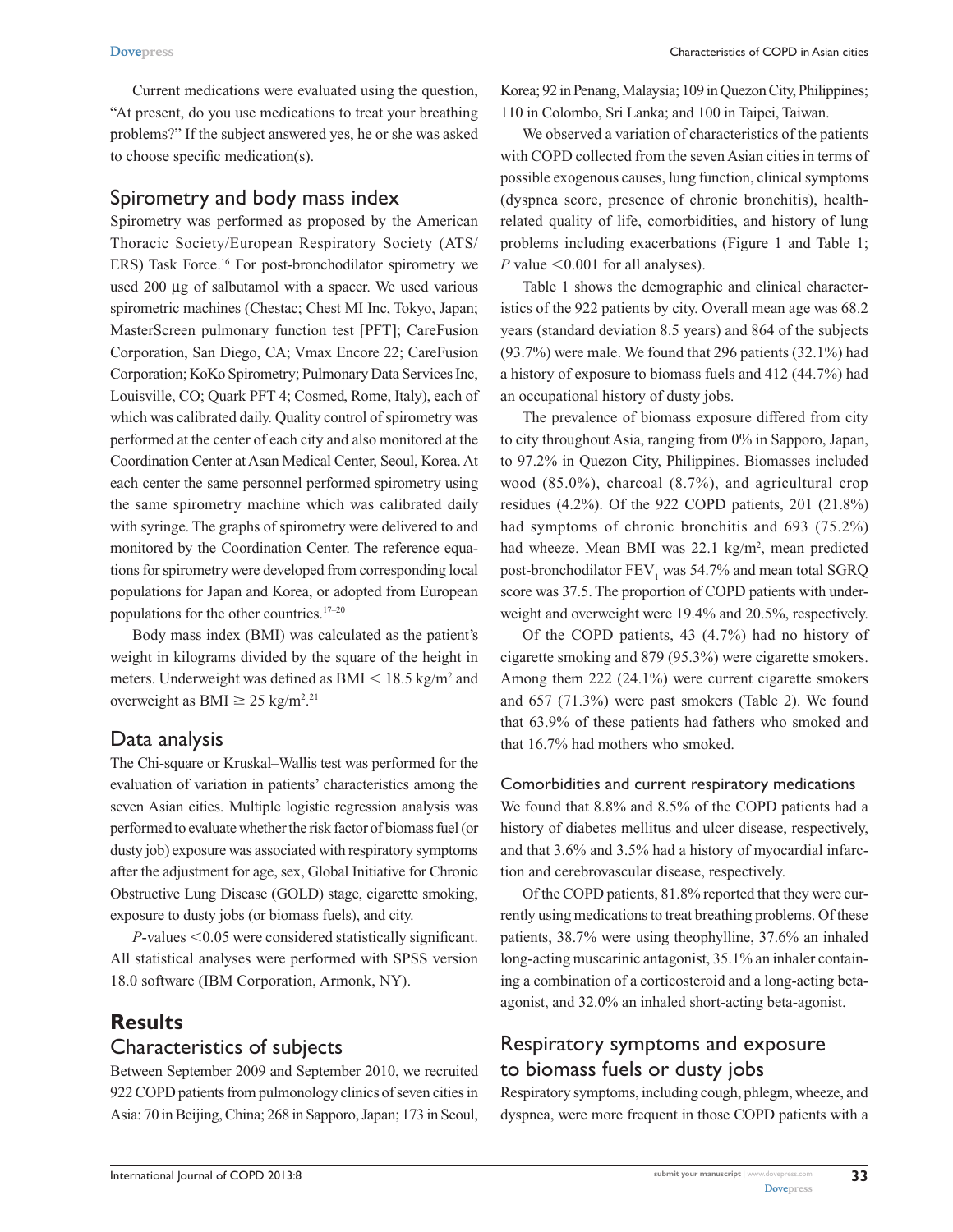

**Figure 1** Characteristics of subjects according to Asian cities. **Abbreviations:** BD, bronchodilator; FEV1 , forced expiratory volume in 1 second; SGRQ, St George's Respiratory Questionnaire.

history of exposure to biomass fuels than without and in those with a history of exposure to dusty jobs than without (Table 3). For some of the symptoms, these relationships remained even after the adjustment for age, sex, GOLD stage, cigarette smoking, biomass fuel exposure, dusty job exposure, and city (Table 4). Multivariable analysis showed that, for biomass fuel exposure, the odds ratios (ORs) of cough, phlegm, wheeze, and dyspnea were 1.11 (95% confidence interval [CI]: 0.72–1.72), 1.39 (95% CI: 0.85–2.26), 1.37 (95% CI: 0.82–2.27), and 1.08

Sapporo Seoul Penang Quezon Colombo Taipei

> (95% CI: 0.70–1.66), respectively, and, for dusty job exposure, the ORs of these symptoms were 1.47 (95% CI: 1.01–2.14), 1.77 (95% CI: 1.16–2.69), 1.51 (95% CI: 0.98–2.35), and 1.19 (95% CI: 0.81–1.77), respectively.

## Airflow limitation and exposure to biomass fuels or dusty jobs

Bejing

Sapporo Seoul Penang Quezon Colombo Taipei

Airflow limitation appeared to be more severe in the COPD subjects with a history of exposure to biomass fuels or dusty

Taipei

Taipei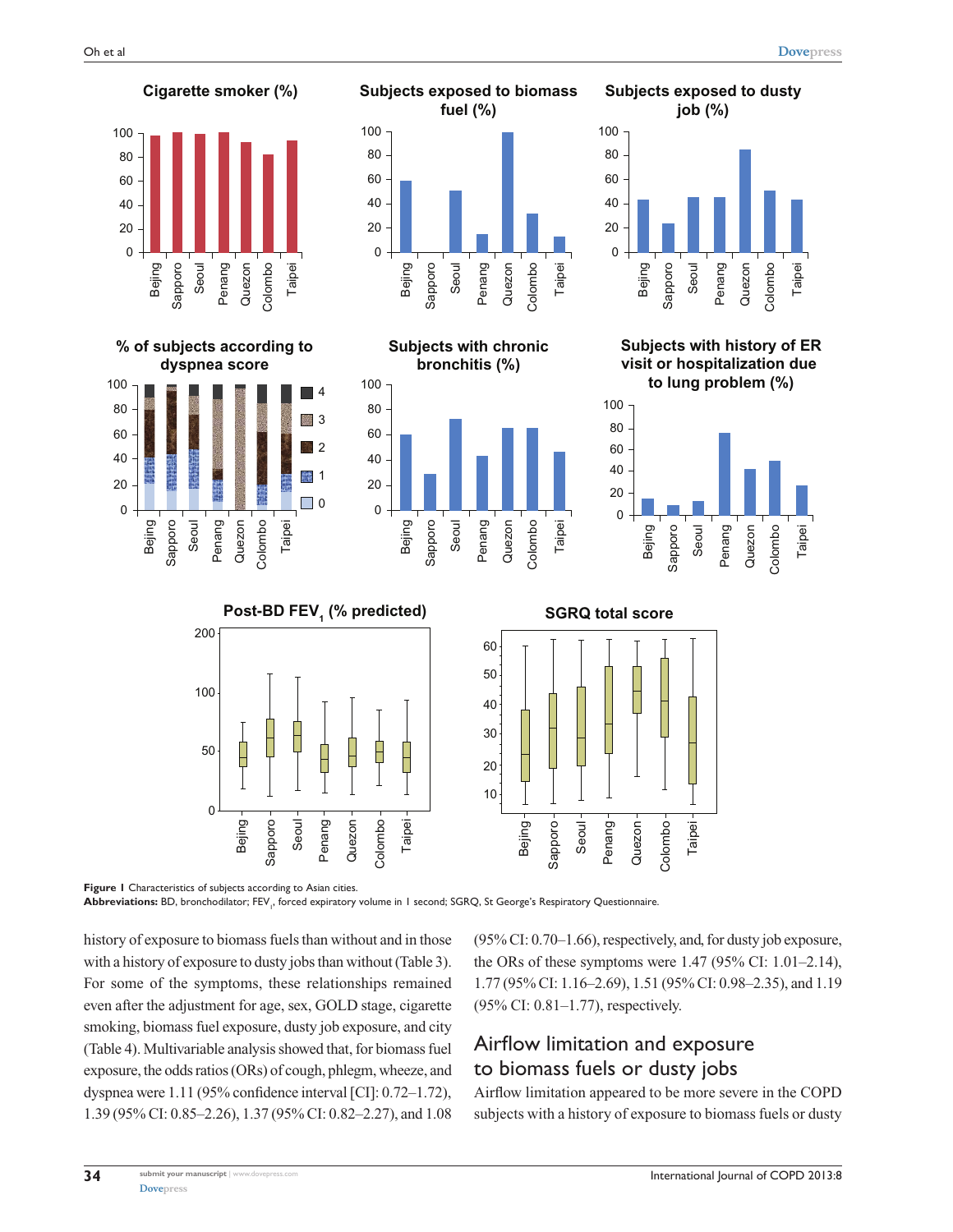|                                         | <b>Total</b> | Beijing,     | Sapporo,        | Seoul,       | Penang,      | Quezon,            | Colombo,     | Taipei,      |
|-----------------------------------------|--------------|--------------|-----------------|--------------|--------------|--------------------|--------------|--------------|
|                                         |              | China        | Japan           | <b>Korea</b> | Malaysia     | <b>Philippines</b> | Sri Lanka    | Taiwan       |
| Subjects, number                        | 922* (100%)  | 70           | 268             | 173          | 92           | 109                | 110          | 100          |
| Mean age, years (SD)                    | 68.2(8.5)    | 68.9 $(7.1)$ | 69.4(8.1)       | 69.0 (7.4)   | 68.3(8.8)    | 64.1(8.8)          | 63.8(8.1)    | 72.3(8.4)    |
| Male                                    | 864 (93.7%)  | 69 (98.6%)   | 252 (94.0%)     | 164 (94.8%)  | 83 (90.2%)   | 100(91.7%)         | 103 (93.6%)  | 93 (93.0%)   |
| Cigarette smoker                        | 879 (95.3%)  | 68 (97.1%)   | 267 (99.6%)     | 170 (98.3%)  | 92 (100%)    | 100(91.7%)         | 89 (80.9%)   | 93 (93.0%)   |
| Biomass exposure                        | 296 (32.1%)  | 41 (58.6%)   | $0(0\%)$        | 89 (51.4%)   | 13(14.1%)    | 106 (97.2%)        | 34 (30.9%)   | 13(13.0%)    |
| Dusty job                               | 412 (44.7%)  | 31 (44.3%)   | 63 (23.5%)      | 80 (46.2%)   | 42 (45.7%)   | 94 (86.2%)         | 58 (52.7%)   | 44 (44.0%)   |
| Cough                                   | 457 (49.6%)  | 32 (45.7%)   | 46 (17.2%)      | 103 (59.5%)  | 60 (65.2%)   | 90 (82.6%)         | 98 (89.1%)   | 28 (28.0%)   |
| Phlegm                                  | 540 (58.6%)  | 51 (72.9%)   | 68 (25.4%)      | 142(82.1%)   | 82 (89.1%)   | 92 (84.4%)         | 77 (70.0%)   | 28 (28.0%)   |
| Chronic bronchitis                      | 201 (21.8%)  | 16(22.9%)    | 28 (10.4%)      | 59 (34.3%)   | 18 (19.6%)   | 30 (27.5%)         | 29 (26.4%)   | 21(21.0%)    |
| Wheeze                                  | 693 (75.2%)  | 63 (90.0%)   | 171(63.8%)      | 112(64.7%)   | 74 (80.4%)   | 96 (88.1%)         | 102 (92.7%)  | 75 (75.0%)   |
| MMRC dyspnea                            |              |              |                 |              |              |                    |              |              |
| Grade 0                                 | 118(12.8%)   | 16(22.9%)    | 44 (16.4%)      | 31 (17.9%)   | 7(7.6%)      | $0(0\%)$           | 5(4.5%)      | 15(15.2%)    |
| Grade I                                 | 197(21.4%)   | 14 (20.0%)   | 78 (29.1%)      | 54 (31.2%)   | 18 (19.6%)   | $0(0\%)$           | 18(16.4%)    | 15 (15.2%)   |
| Grade 2                                 | 299 (32.4%)  | 27 (38.6%)   | 138 (51.5%)     | 48 (27.7%)   | 7(7.6%)      | 0(0%)              | 47 (42.7%)   | 32 (32.3%)   |
| Grade 3                                 | 243 (26.4%)  | 6(8.6%)      | 6(2.2%)         | 26 (15.0%)   | 50 (54.3%)   | 107 (98.2%)        | 25 (22.7%)   | 23 (23.2%)   |
| Grade 4                                 | 64 (6.9%)    | 7 (10.0%)    | 2(0.7%)         | 14(8.1%)     | 10(10.9%)    | 2(1.8%)            | 15 (13.6%)   | 14(14.1%)    |
| Body mass index, kg/m <sup>2</sup> (SD) | 22.1(4.2)    | 24.0(3.9)    | 22.3(3.2)       | 23.0(3.3)    | 21.1(3.7)    | 20.8(5.6)          | 20.0(4.0)    | 23.8(5.0)    |
| Underweight                             | 179 (19.4%)  | 7(10.1%)     | 37 (13.8%)      | 17(9.8%)     | 23 (25.0%)   | 35 (32.1%)         | 52 (47.3%)   | 8(8.0%)      |
| Overweight                              | 189 (20.5%)  | 30 (42.9%)   | 49 (18.3%)      | 42 (24.3%)   | 13(14.1%)    | 12(11.0%)          | 11(9.1%)     | 32 (32.0%)   |
| Post-bronchodilator                     | 1.38(0.61)   | 1.25(0.36)   | 1.72(0.67)      | 1.64(0.56)   | 1.01(0.41)   | 1.09(0.47)         | 1.12(0.35)   | 1.03(0.45)   |
| FEV, liters (SD)                        |              |              |                 |              |              |                    |              |              |
| Post-bronchodilator                     | 54.7% (20.0) | 47.2% (14.1) | $63.4\%$ (21.2) | 56.4% (17.2) | 47.3% (18.7) | 50.2% (19.5)       | 52.3% (16.6) | 47.9% (21.0) |
| FEV, % predicted (SD)                   |              |              |                 |              |              |                    |              |              |
| <b>GOLD</b>                             |              |              |                 |              |              |                    |              |              |
| Stage I <sup>t</sup>                    | 115(12.5%)   | 1(1.4%)      | 62(23.1%)       | 16 (9.2%)    | 7(7.6%)      | 12(11.0%)          | 9(8.2%)      | 8(8.1%)      |
| Stage II <sup>t</sup>                   | 392 (42.5%)  | 29 (41.4%)   | 126 (47.0%)     | 92 (53.2%)   | 30 (32.6%)   | 39 (35.8%)         | 46 (40.0%)   | 30 (30.0%)   |
| Stage III <sup>t</sup>                  | 324 (35.1%)  | 32 (45.7%)   | 67 (25.0%)      | 55 (31.8%)   | 40 (43.5%)   | 43 (39.4%)         | 46 (43.6%)   | 41 (41.4%)   |
| Stage IV <sup>+</sup>                   | 86 (9.3%)    | 8(11.4%)     | 13(4.9%)        | 10(5.8%)     | 15(16.3%)    | 15(13.8%)          | 9(8.2%)      | 16(16.2%)    |
| SGRO                                    |              |              |                 |              |              |                    |              |              |
| Symptoms score                          | 50.5         | 41.3         | 53.5            | 45.4         | 55.1         | 51.0               | 62.0         | 40.2         |
| Activity score                          | 50.4         | 37.5         | 44.0            | 49.0         | 60.3         | 67.9               | 56           | 44.2         |
| Impact score                            | 26.1         | 22.1         | 22.8            | 23.3         | 26.9         | 35.2               | 35.8         | 20.9         |
| Total score (SD)                        | 37.5 (18.6)  | 29.8 (16.0)  | 34.5 (16.7)     | 34.8 (18.0)  | 41.5(20.3)   | 47.8 (15.0)        | 46.1 (19.5)  | 31.2(19.2)   |

 $\blacksquare$  Mortes: \*Number of subjects with percentages in parentheses, if not specified otherwise. Underweight = body mass index < 18.5 kg/m<sup>2</sup>; overweight ≥ 25 kg/m<sup>2</sup>. The Chisquare or Kruskal–Wallis test was performed for the evaluation of variation in the above characteristics among the seven Asian cities (Beijing, China; Colombo, Sri Lanka; Penang, Malaysia; Quezon City, Philippines; Sapporo, Japan; Seoul, Korea; and Taipei, Taiwan) ( $P < 0.001$  for all comparisons among the cities).

**Abbreviations:** SD, standard deviation; MMRC, modified Medical Research Council; FEV<sub>1</sub>, forced expiratory volume in 1 second; GOLD, Global Initiative for Chronic Obstructive Lung Disease; SGRQ, St George's Respiratory Questionnaire.

jobs than without (Table 3). The mean of post-bronchodilator  $FEV<sub>1</sub>$  was 52.2% of predicted value versus 55.9% for the COPD subjects with versus without biomass exposure; 51.2% of predicted value versus 57.3% for the subjects with versus without dusty job exposure (both comparisons,  $P < 0.01$ ).

## Health-related quality of life and exposure to biomass fuels or dusty jobs

Quality of life appeared to be poorer in the COPD subjects with a history of exposure to biomass fuels or dusty jobs than without (Table 3). The mean of the total SGRQ score was 40.4 versus 36.2 for the COPD subjects with versus without biomass exposure  $(P = 0.001)$ ; 41.0 versus 34.6 for the subjects with versus without dusty job exposure  $(P = 0.006)$ .

Multivariable analysis showed that being female or in a higher GOLD stage was related to poor quality of life. The OR of male to female was 0.48 (95% CI: 0.25–0.91) for poor quality of life. The ORs of GOLD stage II, III, and IV to GOLD I were 1.8 (95% CI: 1.1–2.8), 4.4 (95% CI: 2.8–7.0), and 12.0 (95% CI: 6.0–24.0), respectively.

## **Discussion**

We have shown here that there were variations of COPD patients from seven Asian cities in the exposure history to biomass fuels and dusty jobs and also in respiratory symptoms. The symptoms were more frequent, airflow limitation was more severe, and quality of life was poorer in those COPD patients with a history of exposure to biomass fuels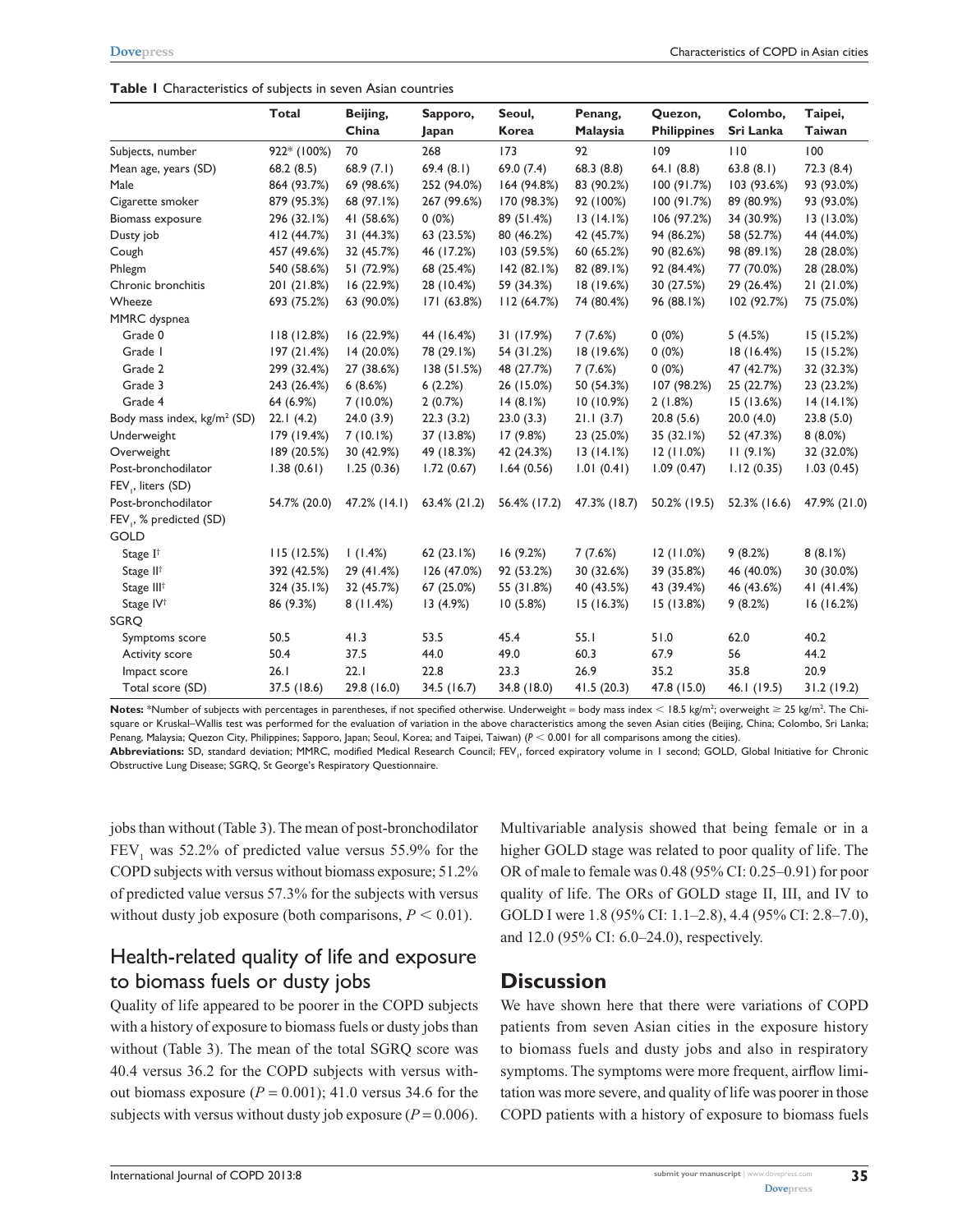#### **Table 2** Cigarette smoking history

|                                             | <b>Total</b>  | Beijing,<br>China | Sapporo,<br>Japan | Seoul,<br>Korea | Penang,<br><b>Malaysia</b> | Quezon,<br><b>Philippines</b> | Colombo,<br>Sri Lanka | Taipei,<br>Taiwan | P-value |
|---------------------------------------------|---------------|-------------------|-------------------|-----------------|----------------------------|-------------------------------|-----------------------|-------------------|---------|
| Current smoker                              | $222*(24.1%)$ | 14 (20.0%)        | 72 (26.9%)        | 53 (30.6%)      | 30 (32.6%)                 | 11(10.1%)                     | 20 (18.2%)            | 22 (22.0%)        | < 0.001 |
| Past smoker                                 | 657 (71.3%)   | 54 (77.1%)        | 195 (72.8%)       | 117(67.6%)      | 62 (67.3%)                 | 89 (81.7%)                    | 69 (62.7%)            | 71 (71.0%)        | < 0.001 |
| Never smoker                                | 43 (4.7%)     | 2(2.9%)           | $(0.4\%)$         | 3(1.7%)         | $0(0\%)$                   | 9(8.3%)                       | 21(19.1%)             | 7(7.0%)           | < 0.001 |
| Smoking amount <sup>†</sup><br>(pack-years) | 50.3          | 55.5              | 76.8              | 45.9            | 64.4                       | 40.1                          | 22.6                  | 57.I              | < 0.001 |
| Paternal smoking<br>history                 | 418 (63.9%)   | 48 (68.6%)        | n/a               | 116(67.1%)      | 56 (60.9%)                 | 74 (67.9%)                    | 53 (48.2%)            | 71 (71.0%)        | < 0.001 |
| Maternal<br>smoking history                 | 109 (16.7%)   | 20 (28.6%)        | n/a               | 36 (20.8%)      | 12(13.0%)                  | 33 (30.3%)                    | $(0.9\%)$             | 7(7.0%)           | < 0.001 |

Notes: \*Numbers of subjects with percentages in parentheses; <sup>†</sup>mean amount of cigarette smoking calculated only among current or past smokers. P-values were obtained by Chi-square test.

**Abbreviation:** n/a, not available.

than without and those with a history of exposure to dusty jobs than without. Our findings suggest that both biomass fuel exposure and dusty job exposure might contribute to COPD morbidity in Asian cities.

In this study symptoms of COPD, cough, phlegm, wheeze, and dyspnea were more frequent in the COPD patients with a history of exposure to biomass fuels or dusty jobs than without. Among the symptoms, cough and phlegm were more frequent in COPD patients with exposure to dusty jobs even after the adjustment for age, sex, GOLD stage, cigarette smoking, exposure to biomass fuels, and city. These findings suggest that exposure to dusty jobs might impose bronchitis symptoms in the COPD patients, most of whom were past or current cigarette smokers in this study.

We found that the proportion of COPD subjects exposed to biomass fuels differed from city to city in Asia, with a range from 0% to 97.2%. Biomass exposure in women  $(44.8\% = 100 \times 26/58)$  was higher than that in men

|                                             | <b>Biomass exposure</b>        |                               |         | Dusty job                      |                               |         |  |
|---------------------------------------------|--------------------------------|-------------------------------|---------|--------------------------------|-------------------------------|---------|--|
|                                             | 296 subjects<br>answered "yes" | 626 subjects<br>answered "no" | P-value | 412 subjects<br>answered "yes" | 496 subjects<br>answered "no" | P-value |  |
| Sex                                         |                                |                               | 0.032   |                                |                               | 0.003   |  |
| Male                                        | 270* (91.2%)                   | 594 (94.9%)                   |         | 395 (95.9%)                    | 457 (92.1%)                   |         |  |
| Female                                      | 26 (8.8%)                      | 32(5.1%)                      |         | 17(4.1%)                       | 39 (7.9%)                     |         |  |
| Cigarette Smoking                           |                                |                               |         |                                |                               |         |  |
| Current smoker                              | 58 (19.6%)                     | 164(26.2%)                    | < 0.001 | 91(22.1%)                      | 126 (25.4%)                   | 0.313   |  |
| Past smoker                                 | 209 (70.6%)                    | 444 (70.9%)                   |         | 299 (72.6%)                    | 346 (69.8%)                   |         |  |
| Never smoker                                | 29 (9.8%)                      | 18(2.9%)                      |         | 22 (5.3%)                      | 24 (4.8%)                     |         |  |
| Smoking amount <sup>†</sup><br>(pack-years) | 46.1                           | 52.9                          | 0.018   | 47.2                           | 52.5                          | 0.195   |  |
| Cough                                       | 202 (68.2%)                    | 255 (40.7%)                   | < 0.001 | 256 (62.1%)                    | 200 (40.3%)                   | < 0.001 |  |
| Phlegm                                      | 237 (80.1%)                    | 303 (48.4%)                   | < 0.001 | 290 (70.4%)                    | 247 (49.8%)                   | < 0.001 |  |
| Chronic bronchitis                          | 99 (33.4%)                     | 137 (21.9%)                   | < 0.001 | 127 (30.8%)                    | 108(21.8%)                    | 0.001   |  |
| Wheeze                                      | 245 (82.8%)                    | 448 (71.6%)                   | < 0.001 | 330 (80.1%)                    | 358 (72.2%)                   | 0.003   |  |
| Dyspnea, MMRC                               |                                |                               | < 0.001 |                                |                               |         |  |
| dyspnea grade                               |                                |                               |         |                                |                               |         |  |
| 0                                           | 25 (8.5%)                      | 93 (14.9%)                    |         | 36 (8.7%)                      | 80(16.1%)                     | < 0.001 |  |
|                                             | 49 (16.6%)                     | 147 (23.5%)                   |         | 70 (17.0%)                     | 121 (24.4%)                   |         |  |
| 2                                           | 64 (21.6%)                     | 236 (37.7%)                   |         | 118(28.6%)                     | 178 (35.9%)                   |         |  |
| 3                                           | 137 (46.3%)                    | 106(16.9%)                    |         | 159 (38.6%)                    | 82 (16.5%)                    |         |  |
|                                             | 21(7.1%)                       | 43 (6.9%)                     |         | 28 (6.8%)                      | 35(7.1%)                      |         |  |
| Post-bronchodilator                         | 52.2% predicted                | 55.9% predicted               | 0.009   | 51.2% predicted                | 57.3% predicted               | < 0.001 |  |
| $FEV, %$ predicted <sup>†</sup>             |                                |                               |         |                                |                               |         |  |
| Total score of SGRO <sup>t</sup>            | 40.4                           | 36.2                          | 0.001   | 41.0                           | 34.6                          | 0.006   |  |

**Table 3** Comparison of subjects who were exposed to biomass fuels or a dusty job with nonexposed subjects

Notes: \*Numbers of subjects with percentages in parentheses, if not specified; <sup>†</sup>mean values.

 ${\sf Abbreviations:}$  MMRC, Modified Medical Research Council; FEV<sub>1</sub>, forced expiratory volume in 1 second; SGRQ, St George's Respiratory Questionnaire.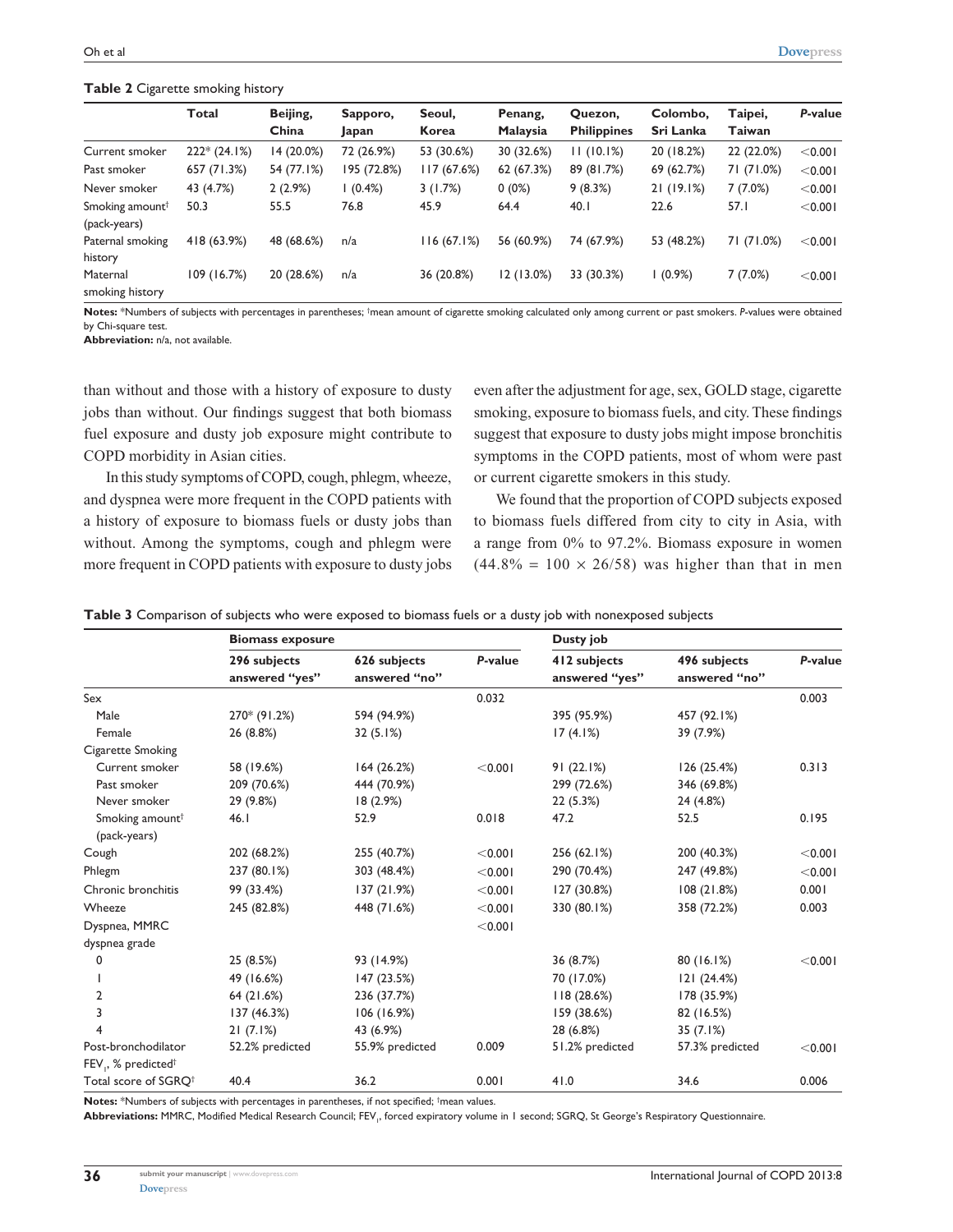| Table 4 Odds ratios of risk factors for respiratory symptoms |  |
|--------------------------------------------------------------|--|
|--------------------------------------------------------------|--|

|                        | Cough                           | Phlegm                          | <b>Chronic bronchitis</b>       | Wheeze                           | <b>Dyspnea</b>                      |
|------------------------|---------------------------------|---------------------------------|---------------------------------|----------------------------------|-------------------------------------|
| Age, years             | $1.00 (0.98 - 1.02)^*$          | $1.01(0.98 - 1.03)$             | $1.01(0.98 - 1.03)$             | $0.98(0.95 - 1.01)$              | $1.02$ (1.00-1.05)                  |
| Male                   | 1.78 (0.83-3.85)                | $1.04(0.42 - 2.59)$             | $0.77(0.34 - 1.73)$             | $0.63$ (0.22-1.75)               | $0.41(0.16 - 1.10)$                 |
| <b>GOLD</b>            |                                 |                                 |                                 |                                  |                                     |
| Stage II <sup>†</sup>  | $1.05(0.54 - 2.05)$             | $1.31(0.65 - 2.62)$             | $1.10(0.53 - 2.27)$             | $0.80(0.39 - 1.65)$              | $1.49(0.74 - 2.99)$                 |
| Stage III <sup>t</sup> | $1.43(0.72 - 2.83)$             | $2.02(0.98-4.14)$               | $1.51(0.73 - 3.12)$             | $1.41(0.67 - 2.98)$              | 3.83 $(1.86 - 7.87)^{\ddagger}$     |
| Stage IV <sup>+</sup>  | $1.40(0.61 - 3.21)$             | $3.49$ (1.36-8.97) <sup>‡</sup> | $2.36$ (1.01-5.49) <sup>‡</sup> | 6.61 $(1.71 - 25.51)^{\ddagger}$ | $10.99$ $(3.68 - 32.79)^{\ddagger}$ |
| Biomass exposure       | $1.11(0.72 - 1.72)$             | $1.39(0.85 - 2.26)$             | $1.12(0.72 - 1.74)$             | $1.37(0.82 - 2.27)$              | $1.08(0.70 - 1.66)$                 |
| Dusty job              | $1.47$ (1.01-2.14) <sup>‡</sup> | $1.77$ (1.16-2.69) <sup>‡</sup> | $1.59$ (1.07-2.34) <sup>‡</sup> | $1.51(0.98 - 2.35)$              | $1.19(0.81 - 1.77)$                 |
| Cigarette smoking      |                                 |                                 |                                 |                                  |                                     |
| Fast <sup>§</sup>      | $1.31(0.56 - 3.03)$             | $1.45(0.65 - 3.23)$             | $1.27(0.54 - 2.98)$             | $1.25(0.46 - 3.37)$              | $2.14(0.89 - 5.16)$                 |
| Current <sup>§</sup>   | $2.36(0.95 - 5.84)$             | $2.13(0.87 - 5.20)$             | $2.43(0.98 - 5.99)$             | 1.22 (0.42-3.50)                 | $1.67(0.66 - 4.22)$                 |
|                        |                                 |                                 |                                 |                                  |                                     |

**Notes:** \*Odds ratios with 95% confidence intervals in parentheses were presented by multiple logistic regression analysis after adjustment for age, sex, GOLD stage of COPD, smoking, and also city; †reference was GOLD stage I; ‡statistically significant relationship with  $P < 0.05$ ; \$reference was never smoker. The outcome (dependent) variables were binary variables of cough, phlegm, chronic bronchitis (combined symptoms of cough and phlegm), wheeze, and dyspnea. Dependent variables were age, sex, COPD severity of GOLD stage, history of exposure to biomass fuels, exposure to dusty jobs, cigarette smoking, and city.

**Abbreviations:** GOLD, Global Initiative for Chronic Obstructive Lung Disease; COPD, chronic obstructive pulmonary disease.

 $(31.3\% = 100 \times 270/864)$  (Table 3). This might be related to women's cooking and heating with biomass fuels. Although men's exposure to biomass fuels appeared to be less than women's, men's exposure percentage of 31% was also considerable, which suggests that biomass fuel exposure may be important for men as well as for women. Exposure to biomass fuels has been reported to be an important risk factor for the development of COPD in both Asian and non-Asian cities.22,23 Similar to previous findings, we found that 32.1% of our COPD subjects had been exposed to biomass combustion,<sup>24</sup> and that this exposure may be related to respiratory symptoms. This finding is in agreement with a report showing the development of respiratory symptoms in Indians using domestic cooking fuels.<sup>23</sup> In Sapporo, no patient had an exposure history of biomass fuels. They did not use biomass fuels at all as energy resources because oil and/or gas supply by the local government or by private companies were almost perfect in all areas throughout Japan including Sapporo.

Exposure to dusty jobs has been reported to be a risk factor for the development of COPD.<sup>24</sup> In addition to having a role in the development of COPD, these jobs were associated with an increase in respiratory symptoms in patients with COPD in our study. Our findings therefore emphasize the importance of asking for history about exposure to dusty jobs, as well as cigarette smoking and biomass fuels, when examining COPD patients in Asia.

Of our COPD subjects, 8.8%, 8.5%, 3.6%, 4.3%, and 3.5% had histories of diabetes mellitus, ulcer disease, myocardial infarction, peripheral vascular disease, and cerebrovascular disease, respectively. The prevalence of diabetes mellitus in the general populations of Asia-Pacific regions has been reported to range from  $3.7\%$  to  $13.3\%$ .<sup>25</sup> In addition, the prevalence of diabetes mellitus may not differ between individuals with and without COPD. For example, the prevalence of diabetes mellitus in individuals in Saskatchewan, Canada, with and without COPD has been reported to be 14.5% and 12.4%, respectively.26 The prevalence of ulcer disease in our study was comparable to the 8.5% previously reported, $27$  and the prevalence of myocardial infarction and cerebrovascular disease in our study was comparable to previous findings.<sup>26,28</sup> We found that 38.7%, 35.1%, 32.0%, and 37.6% of our COPD patients were taking theophylline, an inhaler containing a combination of a corticosteroid and a long-acting beta-agonist, an inhaled short-acting beta-agonist, or an inhaled long-acting muscarinic antagonist, respectively. The usage of each medication appeared to differ from city to city. The various combinations of these treatments may differ within Asian countries and also differ to those used in Western countries. Theophylline was the most prevalent and appears to be higher than in Western countries, $29$  perhaps due to its relatively low cost.

### Limitations

The COPD patients were recruited not with random or systematic sampling but with convenient sampling, which inherently has a potential limitation of selection bias. Thus, the data in this manuscript may not accurately represent the cities of Asian countries. Despite the potential limitation of selection bias, this study provides a meaningful profile of COPD patients' characteristics in seven Asian cities.

Secondly, the percentage of females was low in our study, perhaps due to the relatively low percentage of Asian females who smoke cigarettes.<sup>2</sup> Besides the low percentage of cigarette smokers in females of these countries, there might be other possibilities why the female COPD subjects were very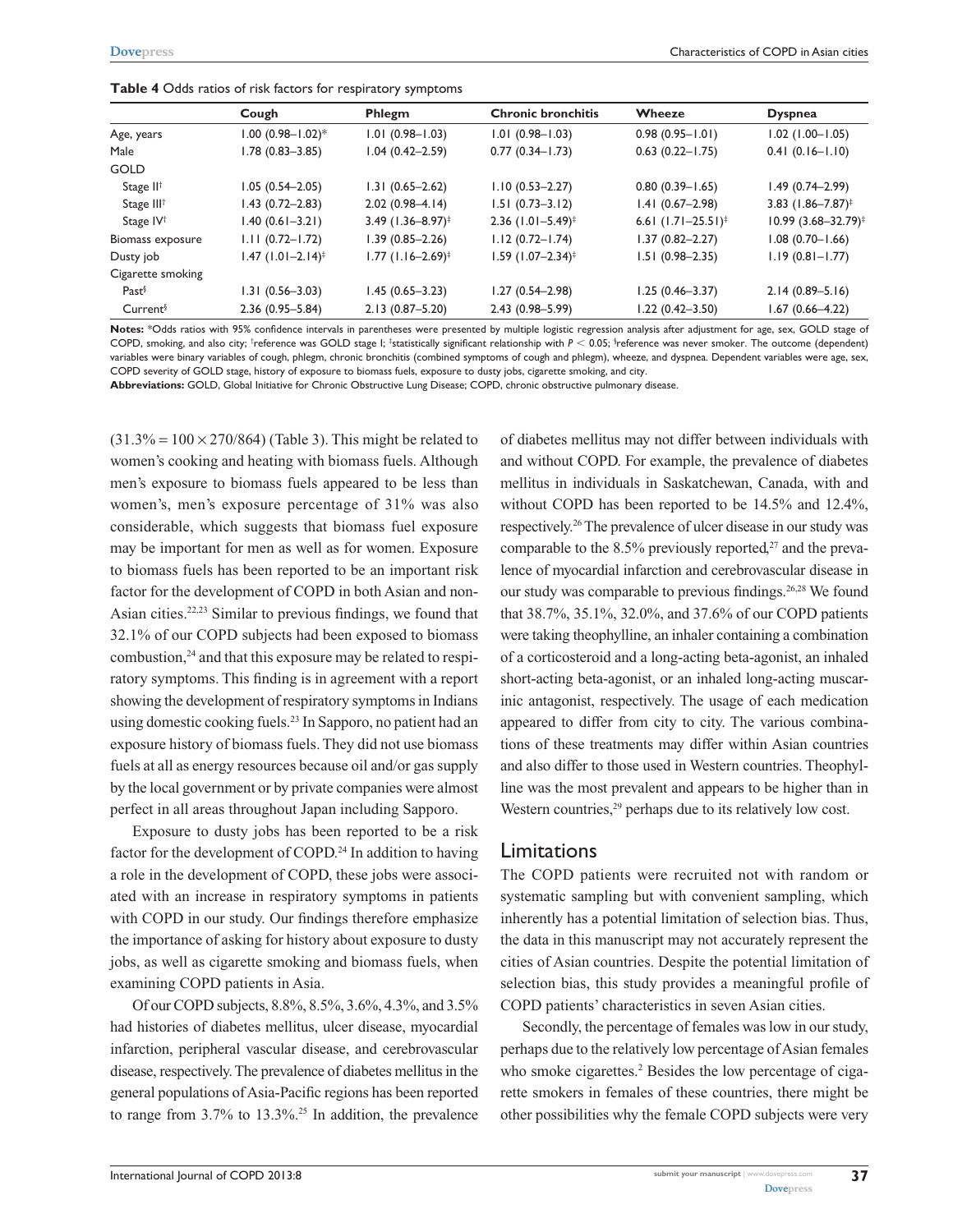low in percentage. It would be less likely that Asian women may be referred to subspecialty clinics for COPD because biomass exposure is relatively unknown as a risk factor and also less likely that Asian women will consent to participate in clinical studies. Another possibility would be that health care might be less accessible for Asian women. Because this study is a clinic-based cross-sectional study, there seem to be several sorts of selection biases that might influence the characteristics of COPD patients. Future population-based studies could reveal the reasons why the percentage of women COPD patients was so low in Asian referral clinics.

Thirdly, the questions for biomass fuel exposure and dusty job exposure have not been validated yet. Further study with a validated questionnaire is needed to confirm our findings. On the contrary, the questions of cough, phlegm, and wheeze were adopted from the American Thoracic Society Division of Lung Diseases Respiratory Epidemiology Questionnaire that was validated as were the Charlson comorbidity conditions and the SGRO.<sup>11-13</sup>

Finally, it is difficult to draw a definite conclusion with this study of a cross-sectional design. A follow-up study is needed to draw a confirmative conclusion from our findings.

Despite these possible limitations, our study showed that the characteristics of Asian COPD patients might differ from city to city in Asia, and might also differ from those of Western COPD patients.

## **Conclusion**

The characteristics of COPD patients in Asian cities are various and a history of exposure to biomass fuels or dusty jobs was related to more frequent symptoms, severe airflow limitation, and poor quality of life.

## **Acknowledgments**

We thank Jinkyeong Park, Hyejin Joo, Kyung-Wook Jo, and Jeong-Eun Lim for the data preparation, and the members of the KOLD Study Group for the data collection of Korean patients. This study was supported by a grant from the Korea Healthcare Technology R&D Project, Ministry of Health and Welfare, Republic of Korea (A102065).

## **Author contributions**

Yeon-Mok Oh: study design, data collection, data analysis, choosing results, discussing the significance of results, writing a draft of the manuscript. Arvind Bhome: study design, data collection, discussing the significance of analyzed data and results, reviewing the manuscript. Watchara Boonsawat: study design, data collection, discussing the significance of analyzed data and results, reviewing the manuscript. Kirthi Dias Gunasekera: study design, data collection, discussing the significance of analyzed data and results, reviewing the manuscript. Dushantha Madegedara: study design, data collection, discussing the significance of analyzed data and results, reviewing the manuscript. Luisito Idolor: study design, data collection, discussing the significance of analyzed data and results, reviewing the manuscript. Camilo Roa: study design, data collection, reviewing the manuscript. Woo Jin Kim: study design, data collection, discussing the significance of analyzed data and results, reviewing the manuscript. Han-Pin Kuo: study design, data collection, discussing the significance of analyzed data and results, reviewing the manuscript. Chun-Hua Wang: study design, data collection, discussing the significance of analyzed data and results, reviewing the manuscript. Le Thi Tuyet Lan: study design, discussing the significance of analyzed data and results, reviewing the manuscript. Li-Cher Loh: study design, data collection, discussing the significance of analyzed data and results, reviewing and commenting on the manuscript. Choo-Khoon Ong: study design, data collection, discussing the significance of analyzed data and results, reviewing the manuscript. Alan Ng: study design, discussing the significance of analyzed data and results, reviewing the manuscript. Masaharu Nishimura: study design, data collection, discussing the significance of analyzed data and results, reviewing and commenting on the manuscript. Hironi Makita: study design, data collection, discussing the significance of analyzed data and results, reviewing the manuscript. Edwin Silverman: study design, discussing the significance of analyzed data and results, reviewing the manuscript. Jae Seung Lee: study design, discussing the significance of analyzed data and results, reviewing the manuscript. Ting Yang: study design, data collection, discussing the significance of analyzed data and results, reviewing the manuscript. Yingxiang Lin: study design, data collection, discussing the significance of analyzed data and results, reviewing the manuscript. Chen Wang: study design, data collection, discussing the significance of analyzed data and results, reviewing the manuscript. Sang-Do Lee: study design, data collection, discussing the significance of analyzed data and results, choosing results, reviewing the manuscript.

## **Disclosure**

Yeon-Mok Oh has been an investigator in industry-sponsored studies (MSD Korea, AstraZeneca Korea, Boehringer Ingelheim Korea, Handok and GlaxoSmithKline) and in university-sponsored studies (Asan Institute for Life Science, University of Ulsan College of Medicine). YMO has participated as a speaker at scientific meetings organized

**38**